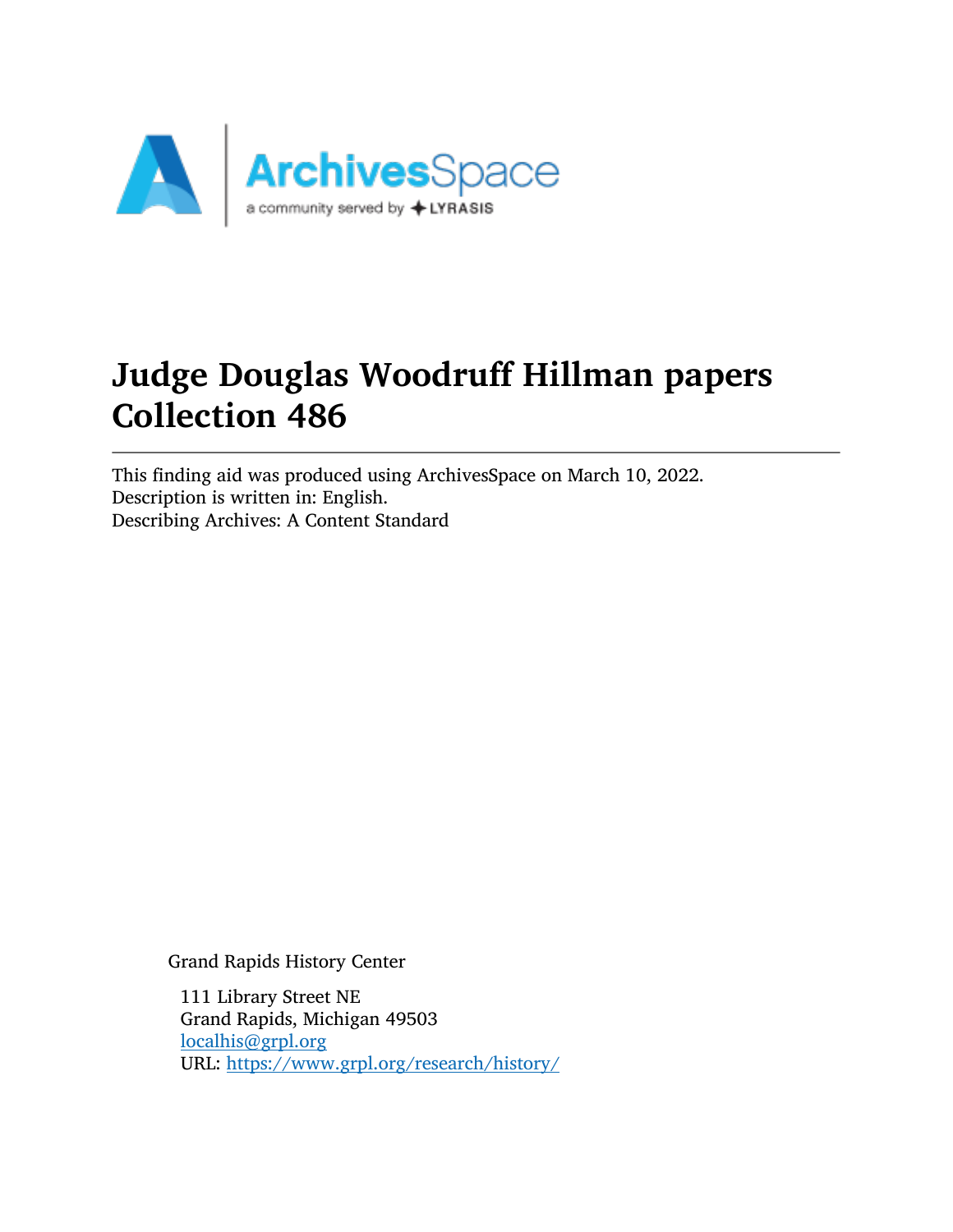# <span id="page-1-0"></span>**Table of Contents**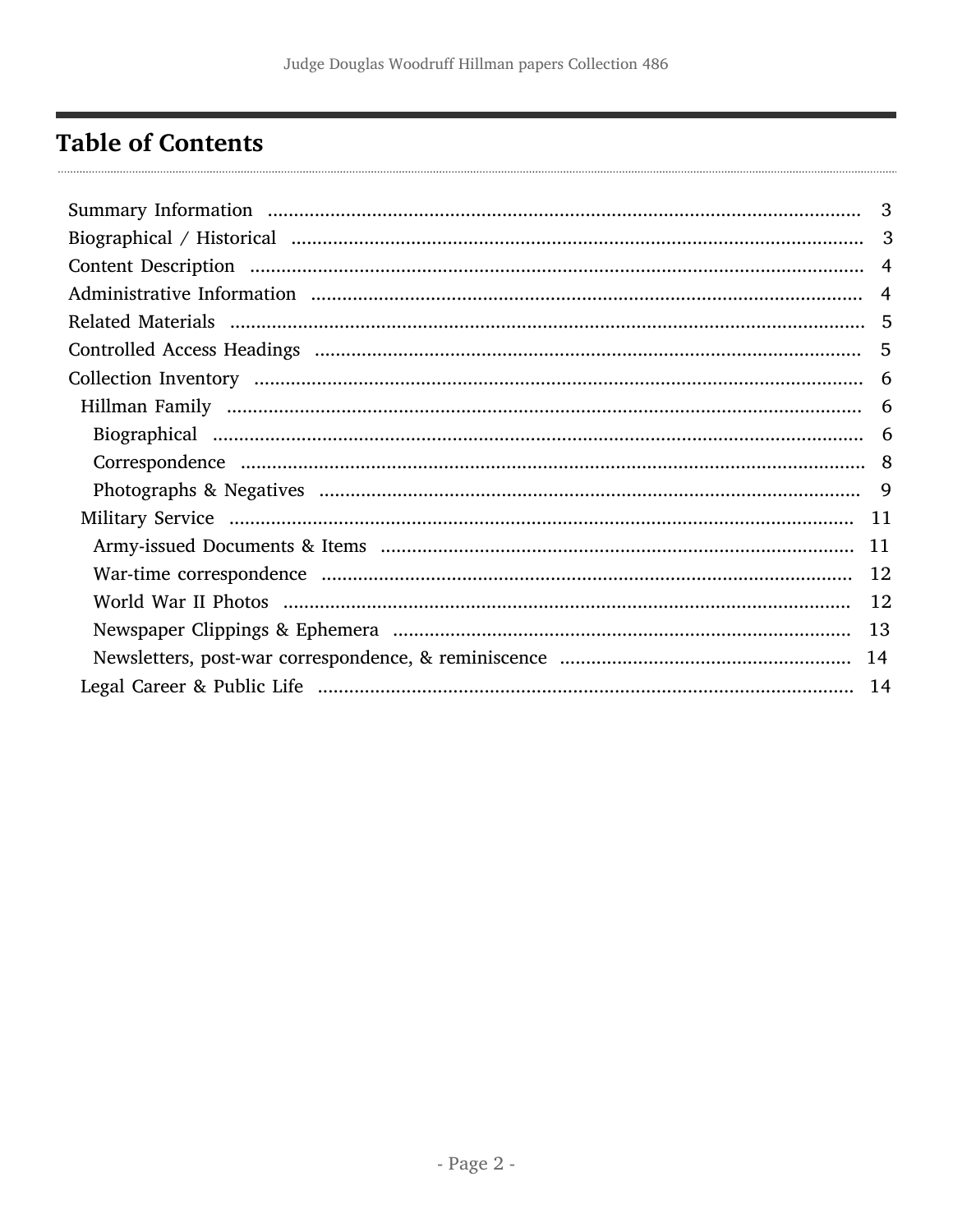# <span id="page-2-0"></span>Summary Information

| <b>Repository:</b>                  | <b>Grand Rapids History Center</b>                                                                                                                                                                                                                                                                                                                                                                                                                                                                                                   |  |
|-------------------------------------|--------------------------------------------------------------------------------------------------------------------------------------------------------------------------------------------------------------------------------------------------------------------------------------------------------------------------------------------------------------------------------------------------------------------------------------------------------------------------------------------------------------------------------------|--|
| Title:                              | Judge Douglas Woodruff Hillman papers                                                                                                                                                                                                                                                                                                                                                                                                                                                                                                |  |
| ID:                                 | Collection 486                                                                                                                                                                                                                                                                                                                                                                                                                                                                                                                       |  |
| Date [inclusive]:                   | 1880-2007                                                                                                                                                                                                                                                                                                                                                                                                                                                                                                                            |  |
| <b>Physical</b><br>Description:     | 6 Linear Feet 11 Boxes.                                                                                                                                                                                                                                                                                                                                                                                                                                                                                                              |  |
| Language of the<br><b>Material:</b> | English.                                                                                                                                                                                                                                                                                                                                                                                                                                                                                                                             |  |
| Abstract:                           | The Judge Douglas Woodruff Hillman papers is a collection on<br>one of Grand Rapids' prominent citizens during the second half<br>of the twentieth century. A Second World War veteran, lawyer,<br>and judge, Douglas Hillman (1922-2007) was also a charting<br>member of the Grand Rapids Human Relations Commission.<br>With its numerous photographs and war-time correspondence,<br>this collection is particularly useful for those wanting to learn<br>more about Judge Hillman's military service and post-war home<br>life. |  |

^ [Return to Table of Contents](#page-1-0)

# <span id="page-2-1"></span>Biographical / Historical

Born on February 15, 1922, Douglas Hillman was an Army Air Corps pilot, lawyer, and federally appointed Federal Judge. The son of Lemuel S. Hillman & Dorothy W. Hillman, Douglas was one of four children born and raised in Grand Rapids. His father, Lemuel, worked at a number of local financial instutions and was an active member of Grand Rapids' public & civic life. At only 8 years old, Douglas lost his father in 1930 to an automobile accident when his father was struck by a car while walking with his mother.

Attending Fountain Street School and then Central High School, Douglas continued his education at the University of Michigan until his studies were interupted by the Second World War. Serving as a Lietenant in the United States Army Air Corps, Douglas was a B-24 pilot and flew numerous bombing missions over Italy and the oil fields of Ploesti. During his service, Douglas was awarded a number of service medals, including the Distinguished Flying Cross. While in the army, Douglas also met Sally (Sarah) Jones, whom he married in September of 1944.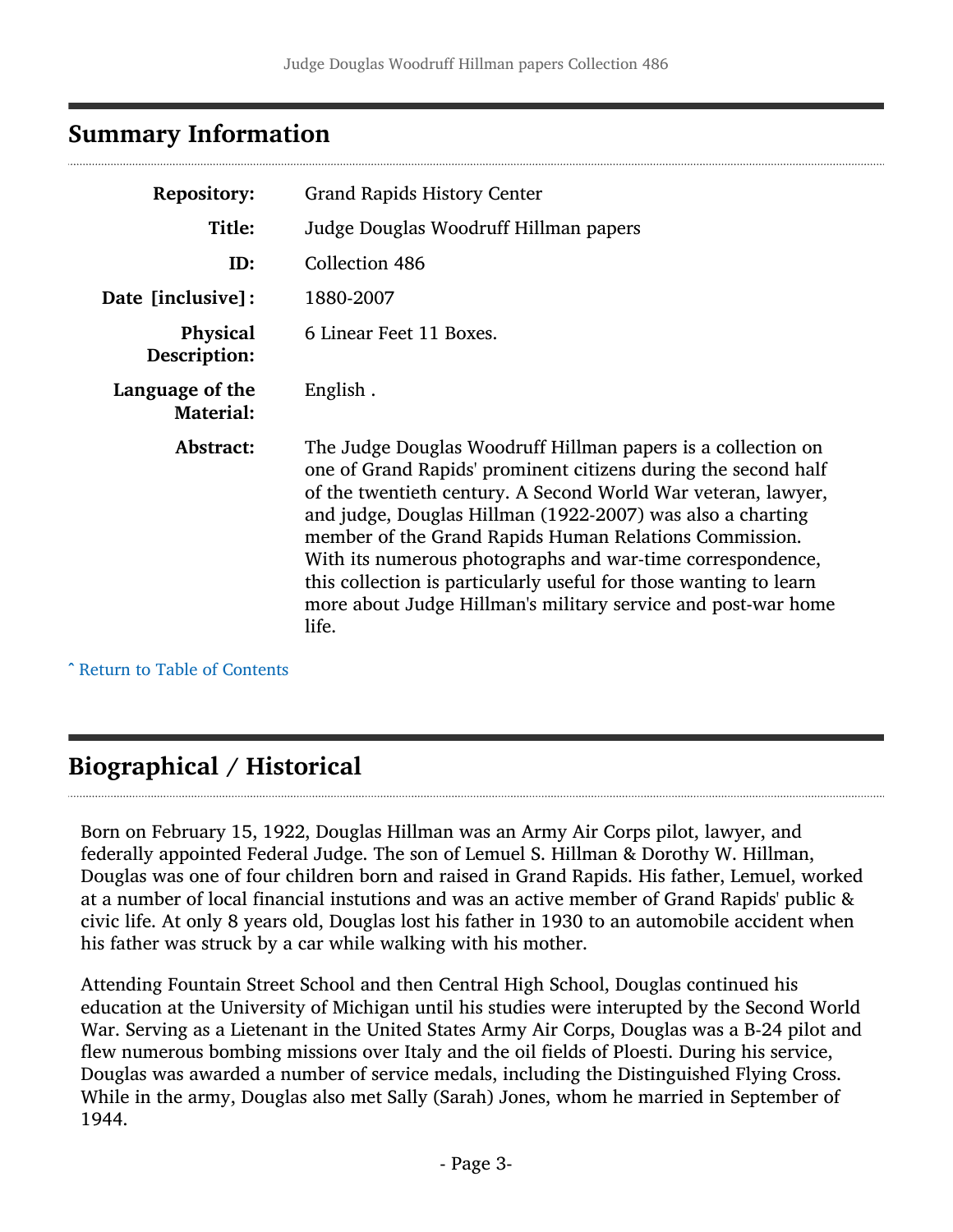After the war, Sally & Douglas returned to Michigan, where Douglas earned a Bacherlor of Arts (1946) and then a Bachelor of Laws (1948) from the University of Michigan. Having graduated with a law degree, Douglas began working as a private attorney in Grand Rapids where the pair would later have a daughter, Drusilla. During his time as an attorney, Douglas also became the president of the Grand Rapids Bar Association (1965) and was a charter member, and later chairman of, Grand Rapids' Human Relations Commission.

Following the creation of two new judgeships in the Western District of Michigan, Douglas was chosen by President Carter and confirmed in 1979. In 1986 he became the district's chief judge and served in this capacity until he took senior status in 1991, followed by retirement in 2002. On February 1, 2007, Douglas died in Muskegon at the age of 84, followed by his wife Sally in 2013.

^ [Return to Table of Contents](#page-1-0)

# <span id="page-3-0"></span>Content Description

The Judge Douglas Woodruf Hillman papers consists of papers, photographs, scrapbooks, and memorobilia related to the Hillman family, as well as Douglas Hillman's service during World War II and legal career. Items related to Hillman's war service are primarily personal letters and photographs, but also consist of post-war newsletters, war medals, and flight logs. The strength of the collection lies in its photographs, which are numerous for both Douglas' war time experiences and the Hillman's post-war family life.

^ [Return to Table of Contents](#page-1-0)

# <span id="page-3-1"></span>Administrative Information

## Publication Statement

Grand Rapids History Center

111 Library Street NE Grand Rapids, Michigan 49503 [localhis@grpl.org](mailto:localhis@grpl.org) URL: <https://www.grpl.org/research/history/>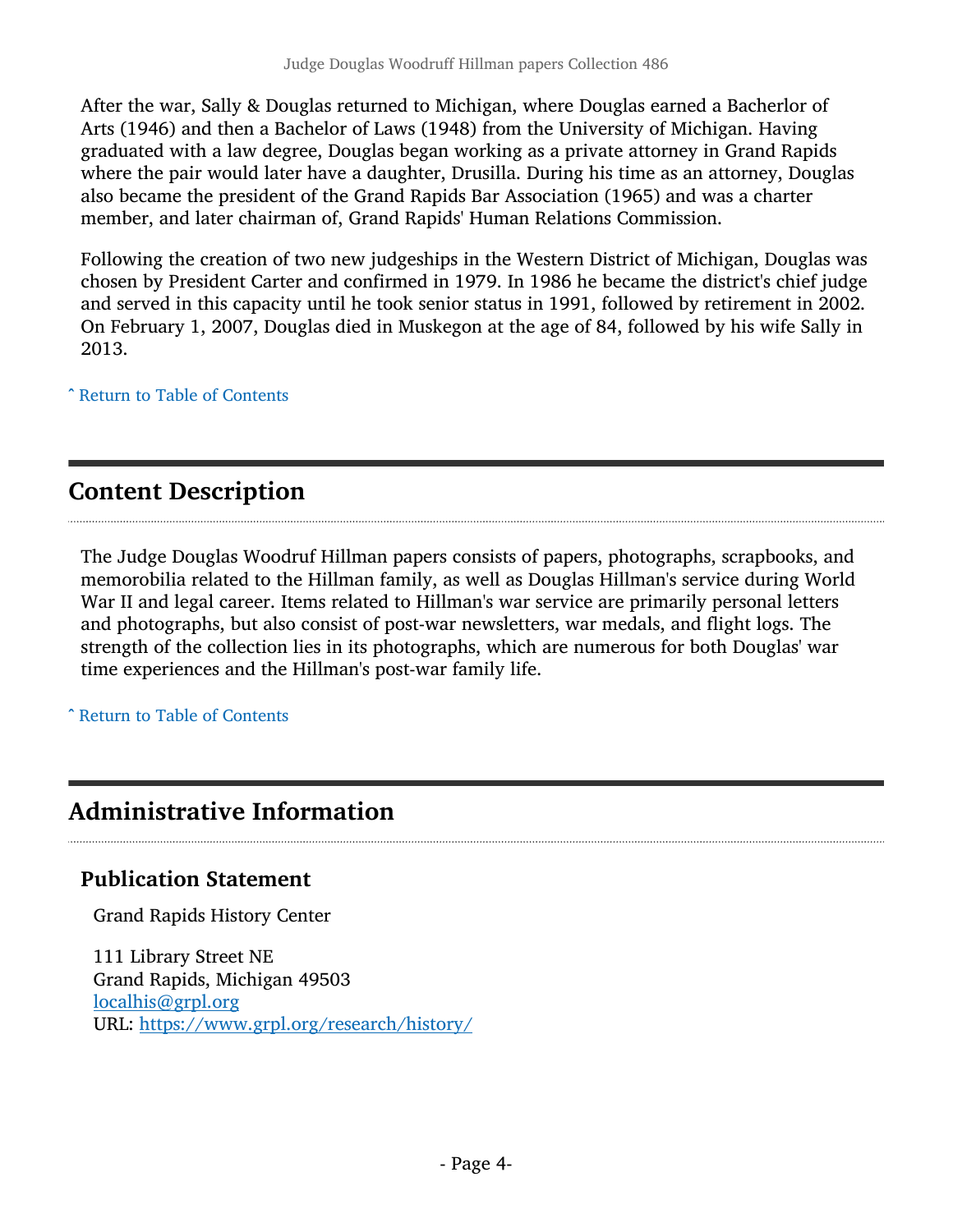## Immediate Source of Acquisition

Donated by Ann Cooper, a friend of the family. Judge Douglas Woodruff Hillman papers, 2019.007

Newspaper plate donated by Catherine Kennedy, Douglas Hillman's daughter, 2014.041

Scrapbook belonging to Douglas' father, Lemuel Hillman, with images from the 1913 Copper Strike was donated by Barbara Robinson, 2013.036

A number of newspaper clippings and letters, though not all, were donated by Douglas' sister, Caroline Hillman-Blacklund, 2010.036

^ [Return to Table of Contents](#page-1-0)

## <span id="page-4-0"></span>Related Materials

## Related Materials

For further images of the Hillman family see the following collections:

-Grand Rapids Public Library photograph collection, Coll. 054

-Robinson Photographic Studio Collection, Coll. 125.

For an oral history interview with Dorothy Hillman, see:

-Grand Rapids oral history collection (RHC-23), Grand Valley State University Special Collections and University Archives

For general information see the portrait & biography file

### ^ [Return to Table of Contents](#page-1-0)

## <span id="page-4-1"></span>Controlled Access Headings

- World War, 1939-1945
- United States. Army. Air Corps
- letters (correspondence)
- family papers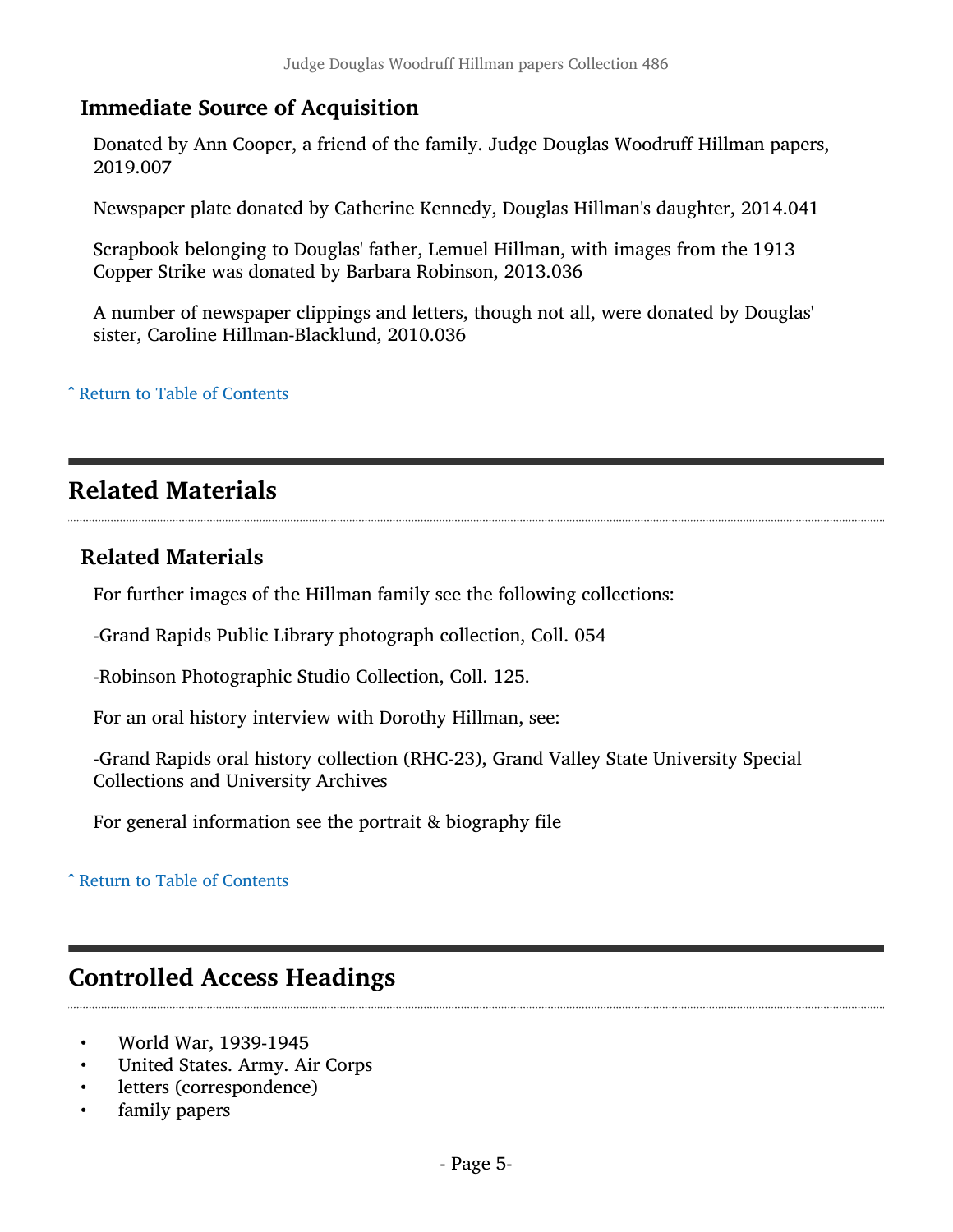• Grand Rapids (Mich.) -- History

# <span id="page-5-0"></span>Collection Inventory

# <span id="page-5-1"></span>Hillman Family, 1880-2007

# <span id="page-5-2"></span>Biographical

| Title/Description                                                                                                                        | <b>Instances</b> |                     |
|------------------------------------------------------------------------------------------------------------------------------------------|------------------|---------------------|
| Wickenden, Dorothy. Nothing Daunted: The Unexpected<br>Education of Two Society Girls in the West. New York:<br>Scribner, 2011.          | Box 1            | Folder 1            |
| Physical Description: 1 item                                                                                                             |                  |                     |
| <b>General</b>                                                                                                                           |                  |                     |
| Has inscription in front matter.                                                                                                         |                  |                     |
| Family History & Genealogy                                                                                                               | Box 1            | Folder <sub>2</sub> |
| Physical Description: 20 items                                                                                                           |                  |                     |
| Biographical Materials: Lemuel & Dorothy Hillman.<br>Includes memos & letters from Samuel Ranck following<br>Lemuel's death, (1927-1930) | Box 1            | Folder 3            |
| Physical Description: 11 items                                                                                                           |                  |                     |
| Biographical Materials: Lemuel & Dorothy Hillman                                                                                         | Box 1            | Folder 19           |
| <b>Immediate Source of Acquisition:</b><br><b>Immediate Source of Acquisition</b>                                                        |                  |                     |
| 2022.013                                                                                                                                 |                  |                     |
| Lemuel Hillman. University Club of Grand Rapids. Roster<br>and Memorial., 1929, 1930                                                     | Box 1            | Folder 4            |
| Physical Description: 2 items                                                                                                            |                  |                     |
| <b>General</b>                                                                                                                           |                  |                     |
| University Club memorial written by Samuel Ranck,<br>friend of Lemuel and first librarian of the Grand<br>Rapids Public Library          |                  |                     |
| Memorial items for Douglas kept by his sister Caroline,<br>2007                                                                          | Box 1            | Folder 18           |
| <b>Immediate Source of Acquisition:</b>                                                                                                  |                  |                     |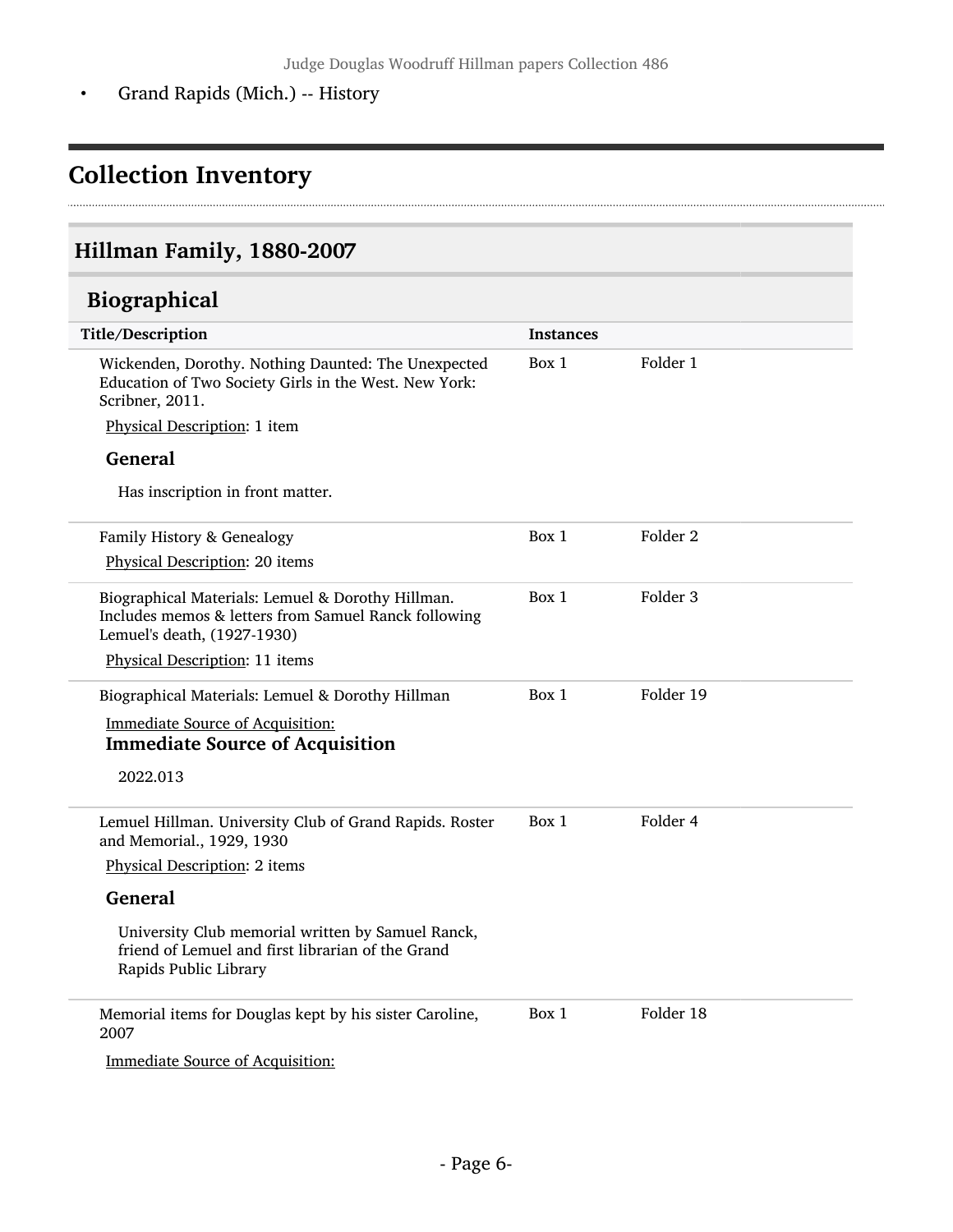## Immediate Source of Acquisition

2010.036

| Central High School, "Hilltoppers," reunion materials,<br>1998-1999                                                                                                                                                                                                                                     | Box 1 | Folder <sub>8</sub> |  |
|---------------------------------------------------------------------------------------------------------------------------------------------------------------------------------------------------------------------------------------------------------------------------------------------------------|-------|---------------------|--|
| Physical Description: 21 items                                                                                                                                                                                                                                                                          |       |                     |  |
| Central High School 60th Reunion                                                                                                                                                                                                                                                                        | Box 1 | Folder 9            |  |
| Physical Description: 10 items                                                                                                                                                                                                                                                                          |       |                     |  |
| <b>General</b>                                                                                                                                                                                                                                                                                          |       |                     |  |
| Accompanying Items                                                                                                                                                                                                                                                                                      |       |                     |  |
| $\mathbf{1}$<br>1902 article from the Daily Eagle entitled<br>"Some Pioneer Recollections" by Mrs. Louis<br>Mosier, along with a letter written by<br>granddaughter Alice Mosier from Nov. 16,<br>1949<br>$\overline{2}$<br>2 newspaper clippings on the marriage of Sally<br>Jones and Douglas Hillman |       |                     |  |
| Marriage Certificates for Douglas Hillman & Sarah Jones,<br>1944-09-14                                                                                                                                                                                                                                  | Box 1 | Folder 10           |  |
| Physical Description: 7 items                                                                                                                                                                                                                                                                           |       |                     |  |
| Hillman Family, Newspaper Clippings                                                                                                                                                                                                                                                                     | Box 1 | Folder 11           |  |
| Physical Description: 15 items                                                                                                                                                                                                                                                                          |       |                     |  |
| Hillman Family, Newspaper Clippings [Photocopies]                                                                                                                                                                                                                                                       | Box 1 | Folder 12           |  |
| Physical Description: 15 items                                                                                                                                                                                                                                                                          |       |                     |  |
| University of Michigan items from L.S. Hillman wallet<br>Physical Description: 9 items                                                                                                                                                                                                                  | Box 1 | Folder 13           |  |
| Douglas ephemera, mostly from Ann Arbor<br>Physical Description: 13 items                                                                                                                                                                                                                               | Box 1 | Folder 14           |  |
| Newspaper clippings and biographical materials for<br>Lemuel Hillman                                                                                                                                                                                                                                    | Box 1 | Folder 17           |  |
| <b>Immediate Source of Acquisition:</b><br><b>Immediate Source of Acquisition</b>                                                                                                                                                                                                                       |       |                     |  |
| 2010.036                                                                                                                                                                                                                                                                                                |       |                     |  |
| Processing Information:                                                                                                                                                                                                                                                                                 |       |                     |  |

Some of these items are duplicated in box 1, folder 3, but these were kept by Caroline rather than

Processing Information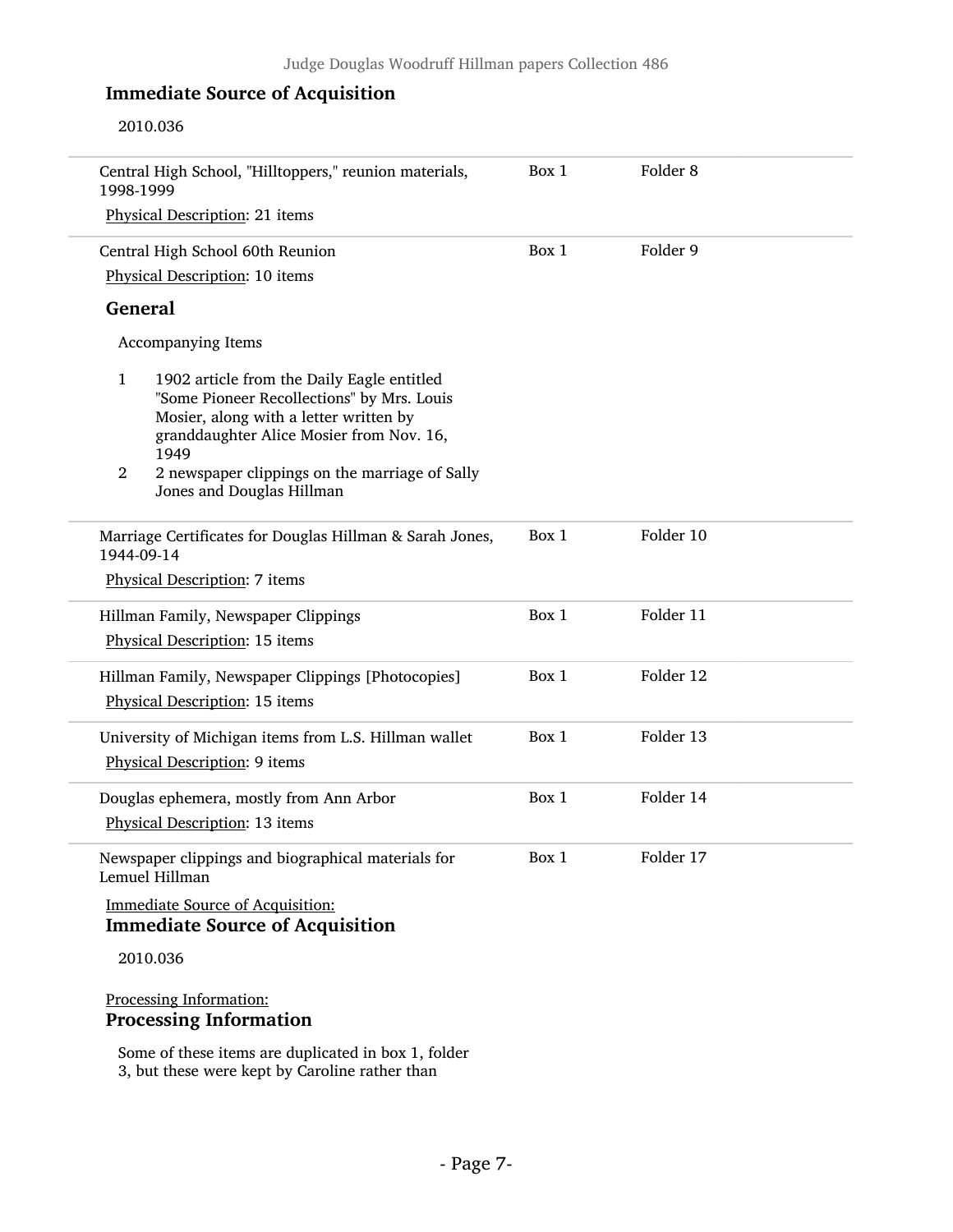### Douglas. Includes dates and information not found in the afore mentioned folder.

<span id="page-7-0"></span>

| Obituary for Douglas and Memorials, 2007<br>Physical Description: 5 items                                         | Box 4            | Folder 1            |
|-------------------------------------------------------------------------------------------------------------------|------------------|---------------------|
| Funeral service guest album, 2007-02-12                                                                           | Box 4            | Folder <sub>2</sub> |
| Physical Description: 1 item                                                                                      |                  |                     |
| Memorial albums, circa 2007                                                                                       | Box 4            | Folder 3            |
| Physical Description: 2 items                                                                                     |                  |                     |
| Funeral service programs at Fountain Street Church,<br>2007-02-12                                                 | Box 4            | Folder 4            |
| Physical Description: 2 items                                                                                     |                  |                     |
| Funeral service audio, 2007-02-12                                                                                 | Box 4            | Folder 5            |
| Physical Description: 1 item                                                                                      |                  |                     |
| Passport for Douglas                                                                                              | Box 4            | Folder 7            |
| Physical Description: 1 item                                                                                      |                  |                     |
| Gordon Scott Cup Award                                                                                            | Box 9            |                     |
| Processing Information:                                                                                           |                  |                     |
| <b>Processing Information</b>                                                                                     |                  |                     |
| Poor condition, in two pieces.                                                                                    |                  |                     |
| Hamilton, Claude T. "Western Michigan History: Colonial<br>Period." Published in Des Moines, Iowa, n.d. 23 pages. | Box 9            |                     |
| Annotated copy of Michigan Tradesman, no. 2227,<br>1926-05-26                                                     | Box 9            |                     |
| Autographed photograph of Blair Moody addressed to<br>Mrs. Douglas Hillman, n.d.                                  | Box 2            | Folder 15           |
| Correspondence                                                                                                    |                  |                     |
| Title/Description                                                                                                 | <b>Instances</b> |                     |
| Correspondence: FDR to L.S.                                                                                       | Box 1            | Folder 5            |
| Physical Description: 2 items                                                                                     |                  |                     |
| Correspondence: To and from Lemeul Hillman, 1926-1927                                                             | Box 1            | Folder 16           |
| Correspondence: To Douglas from Lemuel (2) & To<br>Mother from Douglas (1)                                        | Box 1            | Folder 6            |
| Physical Description: 3 items                                                                                     |                  |                     |
| Correspondence concerning pre-war education &<br>transcript for Douglas                                           | Box 1            | Folder 7            |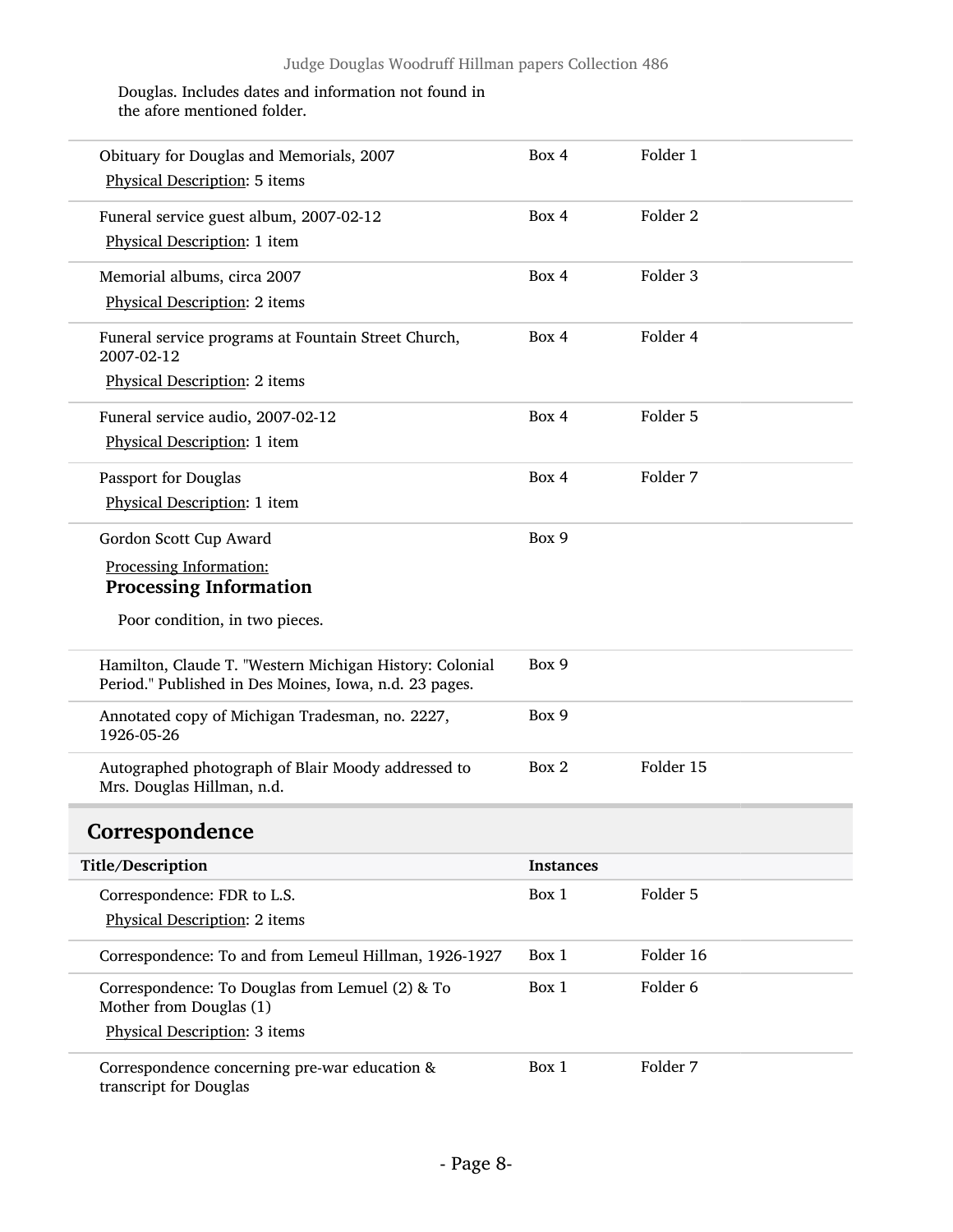| Physical Description: 5 items                                                                 |       |           |  |
|-----------------------------------------------------------------------------------------------|-------|-----------|--|
| Correspondence, from Douglas to Fred Riley, regarding<br>visit to Italy, 1994-10-31           | Box 2 | Folder 6  |  |
| General                                                                                       |       |           |  |
| Includes identifications of the Italian men & women<br>in the photographs, envelope, & letter |       |           |  |
| Correspondence: To Douglas - Christmas Card & Letter                                          | Box 1 | Folder 20 |  |
| <b>Immediate Source of Acquisition:</b><br><b>Immediate Source of Acquisition</b>             |       |           |  |
|                                                                                               |       |           |  |

2022.013

# <span id="page-8-0"></span>Photographs & Negatives

| Title/Description                                                                  | <b>Instances</b> |                     |  |
|------------------------------------------------------------------------------------|------------------|---------------------|--|
| Douglas, University of Michigan Fraternity Portraits,<br>1940-1942                 | Box 1            | Folder 15           |  |
| Physical Description: 3 items                                                      |                  |                     |  |
| Family photos: 35mm Color Negatives, sets 1 & 2, n.d.                              | Box 2            | Folder 1            |  |
| Family photos: 35mm Color Negatives, set 3, n.d.                                   | Box 2            | Folder <sub>2</sub> |  |
| Family photos: 35mm Color Negatives, sets 4 & 5, n.d.,<br>1977-09                  | Box 2            | Folder 3            |  |
| Processing Information:                                                            |                  |                     |  |
| <b>Processing Information</b>                                                      |                  |                     |  |
| Date comes from discarded negative envelope                                        |                  |                     |  |
| Photographs. Stornara, Italy. Return trip for Douglas later<br>in life, circa 1994 | Box 2            | Folder 4            |  |
| 35mm Color Negatives. Stornara, Italy, circa 1994                                  | Box 2            | Folder 5            |  |
| Photographs, Lemuel & unidentified, n.d.                                           | Box 2            | Folder 7            |  |
| Photographs, color. Mostly Dorothy Hillman, circa<br>1960s-1970s                   | Box 2            | Folder <sub>8</sub> |  |
| Photographs, mixed set                                                             | Box 2            | Folder 9            |  |
| Photographs of Douglas as a child                                                  | Box 2            | Folder 10           |  |
| Photographs of Douglas as a young adult                                            | Box 2            | Folder 11           |  |
| Photographs of Douglas & Sarah                                                     | Box 2            | Folder 12           |  |
| Photographs, loose from album. Mostly Douglas & Sarah                              | Box 2            | Folder 13           |  |
| Photographs from unknown album, circa 1980s-2000s                                  | Box 2            | Folder 14           |  |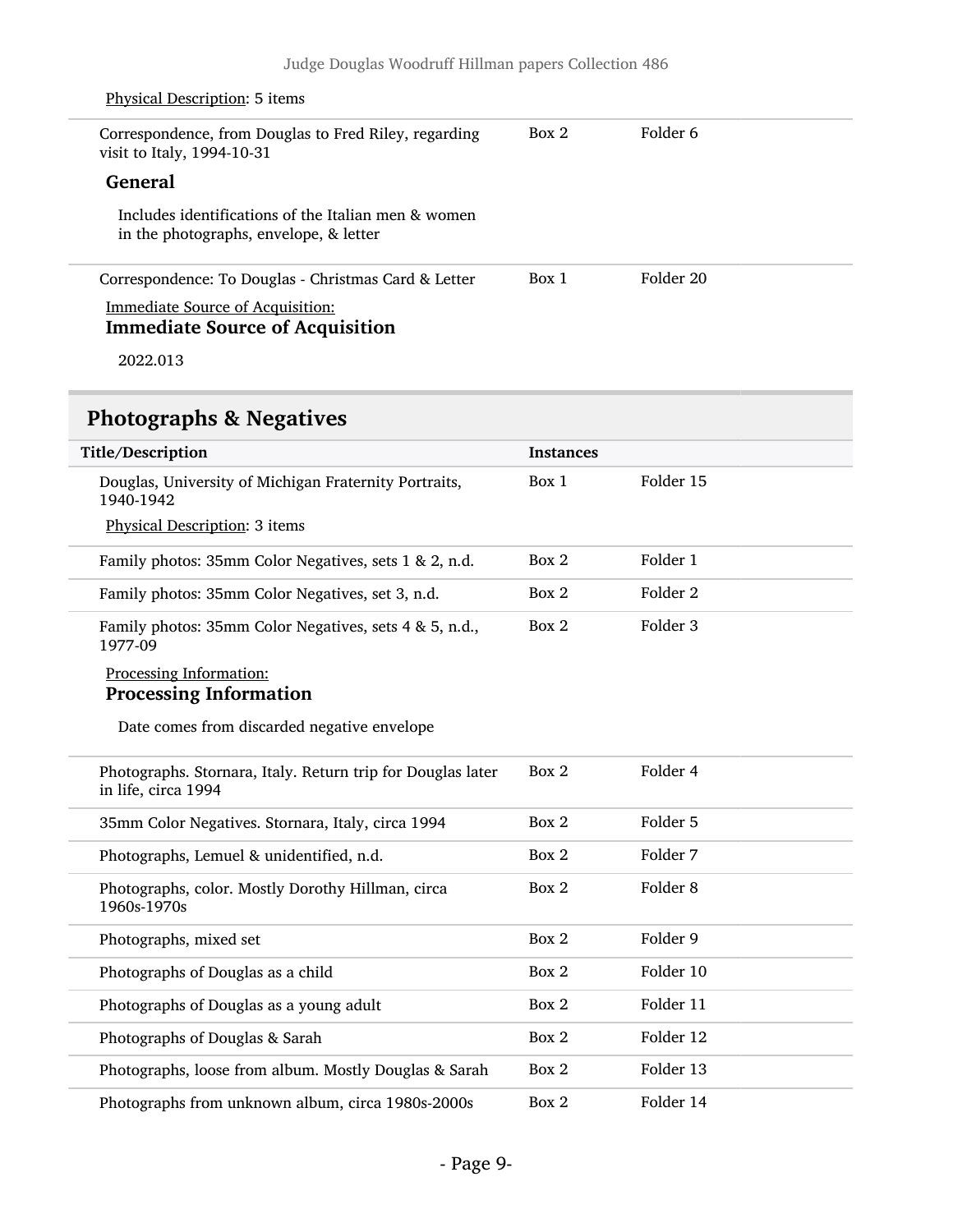Family Photo Album, 'The Hillmans.' Mostly World War II & Early Post-War era family photos., 1946-1959 Box 5

#### General

Images include views of Ann Arbor and family and friends on vacation.

### Individuals pictured

- 1 Bill Seidman<br>2 Sally Seidma
- 2 Sally Seidman<br>3 Bob Shaw
- 3 Bob Shaw
- 4 Allan Knapp
- 5 Hazel Amberg<br>6 Julius Amberg
- 6 Julius Amberg
- 7 David Amberg
- 8 Jinx Johnson
- 9 Emily Johnson
- 10 Jack Uhl<br>11 Roberta M
- 11 Roberta Merrick<br>12 Mike Keeler
- 12 Mike Keeler<br>13 Mary Anne F
- 13 Mary Anne Keeler<br>14 Barb Wilcox
- 14 Barb Wilcox<br>15 Nancy Muell
- 15 Nancy Mueller<br>16 Lou Evans
- 16 Lou Evans<br>17 Walt Freih
- 17 Walt Freihofer<br>18 Sybil Freihofer
- 18 Sybil Freihofer
- 19 John Getz<br>20 Douglas Hi
- 20 Douglas Hillman<br>21 Sarah "Sally" Hill
- Sarah "Sally" Hillman
- 22 Dorothy Hillman "Mother H"

| Family Videos. DVD                                                                           | Box 4         | Folder 6 |
|----------------------------------------------------------------------------------------------|---------------|----------|
| Physical Description: 1 DVD containing transfers from<br>VHS & 8mm                           |               |          |
| Family Videos. 8mm & VHS Cassette                                                            | Box 11        |          |
| Processing Information:<br><b>Processing Information</b>                                     |               |          |
| All materials contained on these originals have been<br>transfered to DVD for patron access. |               |          |
| <b>Conditions Governing Access:</b>                                                          |               |          |
| <b>Conditions Governing Access</b>                                                           |               |          |
| Preservation copies not for public use.                                                      |               |          |
| Family Videos. Master & Transfer DVDs                                                        | <b>Box 11</b> |          |
| <b>Conditions Governing Use:</b>                                                             |               |          |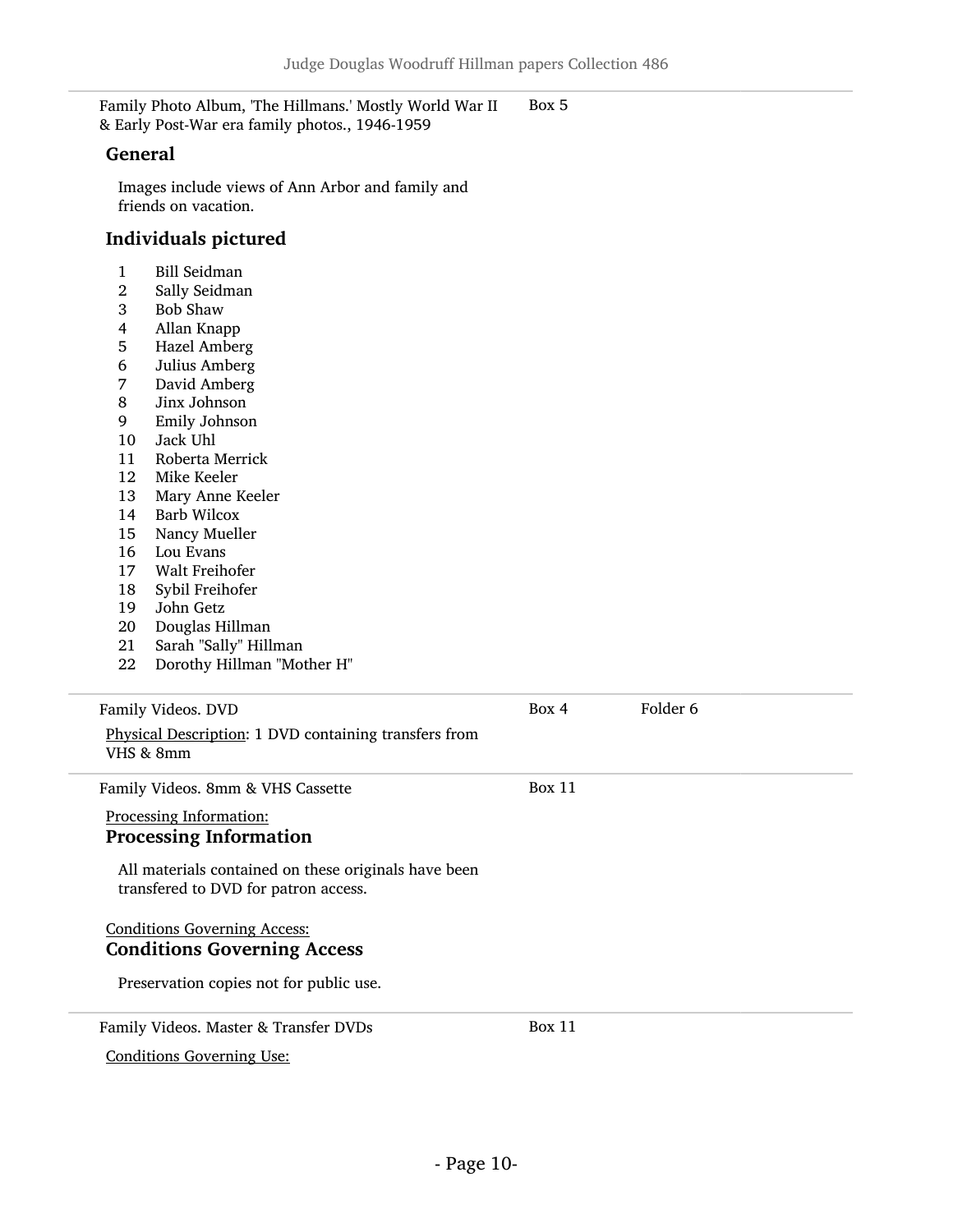### Conditions Governing Use

Not for public use. Usage copy available in Box 4.

Photo album belonging to Lemuel Hillman that includes images from the 1913 Copper Strike , 1913 Box 12

Immediate Source of Acquisition: Immediate Source of Acquisition

2013.036

### ^ [Return to Table of Contents](#page-1-0)

### <span id="page-10-0"></span>Military Service, (1942-1945), 1942-2007

### Scope and Contents

Includes items related to Douglas' service in the Army Air Corps, as well as his sister Caroline's service during World War II. Correspondence is primarily between Douglas and Sarah Jones.

## <span id="page-10-1"></span>Army-issued Documents & Items, 1942-1945

| Title/Description                                                                              | <b>Instances</b> |           |
|------------------------------------------------------------------------------------------------|------------------|-----------|
| Army Flying Record. Hillman, Douglas W. 2nd Lt.,<br>1942-1945                                  | Box 3            | Folder 1  |
| Physical Description: 1 item                                                                   |                  |           |
| Military Estate Chart, Private 201 File, 1942-1945                                             | Box 3            | Folder 2  |
| Crosswind: Class of 43-E 7th A.A.F.F.T.D. Oxnard,<br>California. Flight School Yearbook., 1943 | Box 3            | Folder 3  |
| Physical Description: 1 item                                                                   |                  |           |
| <b>General</b>                                                                                 |                  |           |
| Douglas Hillman pictured under "F' Flight"                                                     |                  |           |
| Unit Citation & Service Medal Documents, 1944-1945                                             | Box 7            | Folder 8  |
| Physical Description: 1 item                                                                   |                  |           |
| Flight training log & ephemera                                                                 | Box 7            | Folder 10 |
| Physical Description: 6 items                                                                  |                  |           |
| Flight Training Diploma                                                                        | Box 9            |           |
| Physical Description: 1 item                                                                   |                  |           |
| Distinguished Flying Cross, Air Medal, & other Realia                                          | Box $10$         |           |
| <b>Conditions Governing Access:</b>                                                            |                  |           |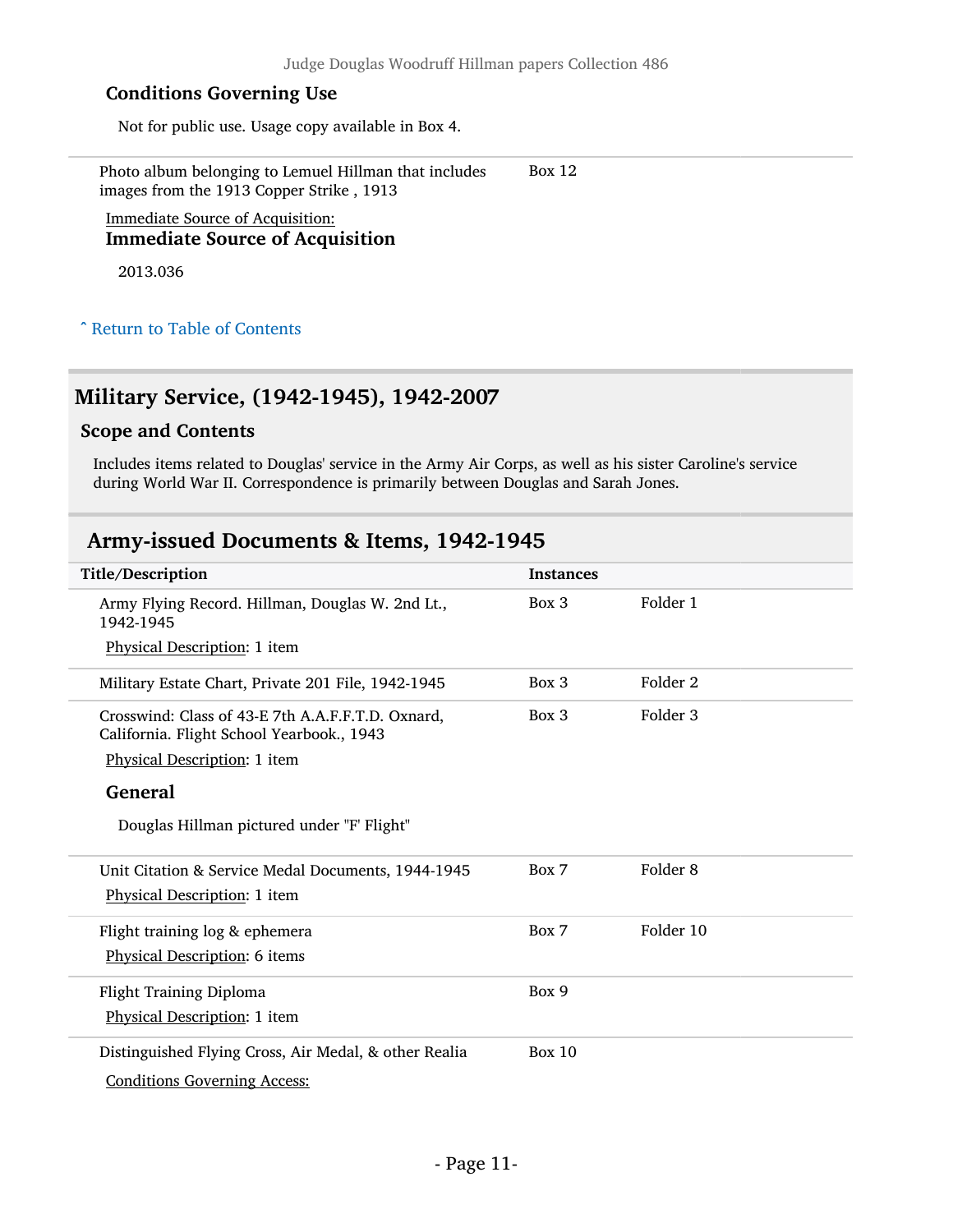### Conditions Governing Access

These materials are requestable by patrons, but must be viewed at the desk in the precense of a staff member

## <span id="page-11-0"></span>War-time correspondence, 1942-1945

| Title/Description                                                                                                                                                                                                                                                                                                                                                                                                                                                                                                                                                                                                                                                                                   | <b>Instances</b>  |
|-----------------------------------------------------------------------------------------------------------------------------------------------------------------------------------------------------------------------------------------------------------------------------------------------------------------------------------------------------------------------------------------------------------------------------------------------------------------------------------------------------------------------------------------------------------------------------------------------------------------------------------------------------------------------------------------------------|-------------------|
| War-time correspondence. 3-ring binder, 1944<br>Physical Description: Housed in non-archival sheets                                                                                                                                                                                                                                                                                                                                                                                                                                                                                                                                                                                                 | Box 6             |
| used by document creator. Original order has been<br>maintained. Letters have original date it was written and<br>a second date, likely signifying when it was received. 1<br>bright green binder                                                                                                                                                                                                                                                                                                                                                                                                                                                                                                   |                   |
| <b>General</b>                                                                                                                                                                                                                                                                                                                                                                                                                                                                                                                                                                                                                                                                                      |                   |
| Several letters have sticky notes placed on them,<br>presumably by Douglas Hillman.                                                                                                                                                                                                                                                                                                                                                                                                                                                                                                                                                                                                                 |                   |
| <b>Sticky Notes</b>                                                                                                                                                                                                                                                                                                                                                                                                                                                                                                                                                                                                                                                                                 |                   |
| $\mathbf{1}$<br>1944-04-16. "Fatigue"<br>2<br>1944-04-20. "Sick to death of this war!"<br>3<br>1944-05-25. "5/25/44 34 Missions"<br>$\overline{\mathbf{4}}$<br>1944-05-29. "Reveille @2am. Up to fly-"<br>1944-05-06. "Our last fateful combat flight"<br>5<br>6<br>1944-05-31. "05/21/44. Plane shot up - all<br>bailed out -"<br>$\overline{7}$<br>1944-05-31. "05/31/44. Bailout"<br>War-time correspondence. 3-ring binder, 1943-1944<br>Physical Description: Housed in non-archival sheets<br>used by document creator. Original order has been<br>maintained. Letters have original date it was written and<br>a second date, likely signifying when it was received. 1<br>Dark Green Binder | Box 6             |
| War-time correspondence. V-Mail, 1944                                                                                                                                                                                                                                                                                                                                                                                                                                                                                                                                                                                                                                                               | Box 6             |
| Physical Description: 1 black & white laminated booklet                                                                                                                                                                                                                                                                                                                                                                                                                                                                                                                                                                                                                                             |                   |
| World War II Photos, circa 1940s                                                                                                                                                                                                                                                                                                                                                                                                                                                                                                                                                                                                                                                                    |                   |
| Title/Description                                                                                                                                                                                                                                                                                                                                                                                                                                                                                                                                                                                                                                                                                   | <b>Instances</b>  |
| Black Scrapbook - Loose Images, 4x5 or smaller, circa<br>1940s                                                                                                                                                                                                                                                                                                                                                                                                                                                                                                                                                                                                                                      | Folder 4<br>Box 3 |
| Physical Description: 23 Items                                                                                                                                                                                                                                                                                                                                                                                                                                                                                                                                                                                                                                                                      |                   |

### <span id="page-11-1"></span>Processing Information: Processing Information

These images are all believed to come from the black scrapbook due to their military service-focused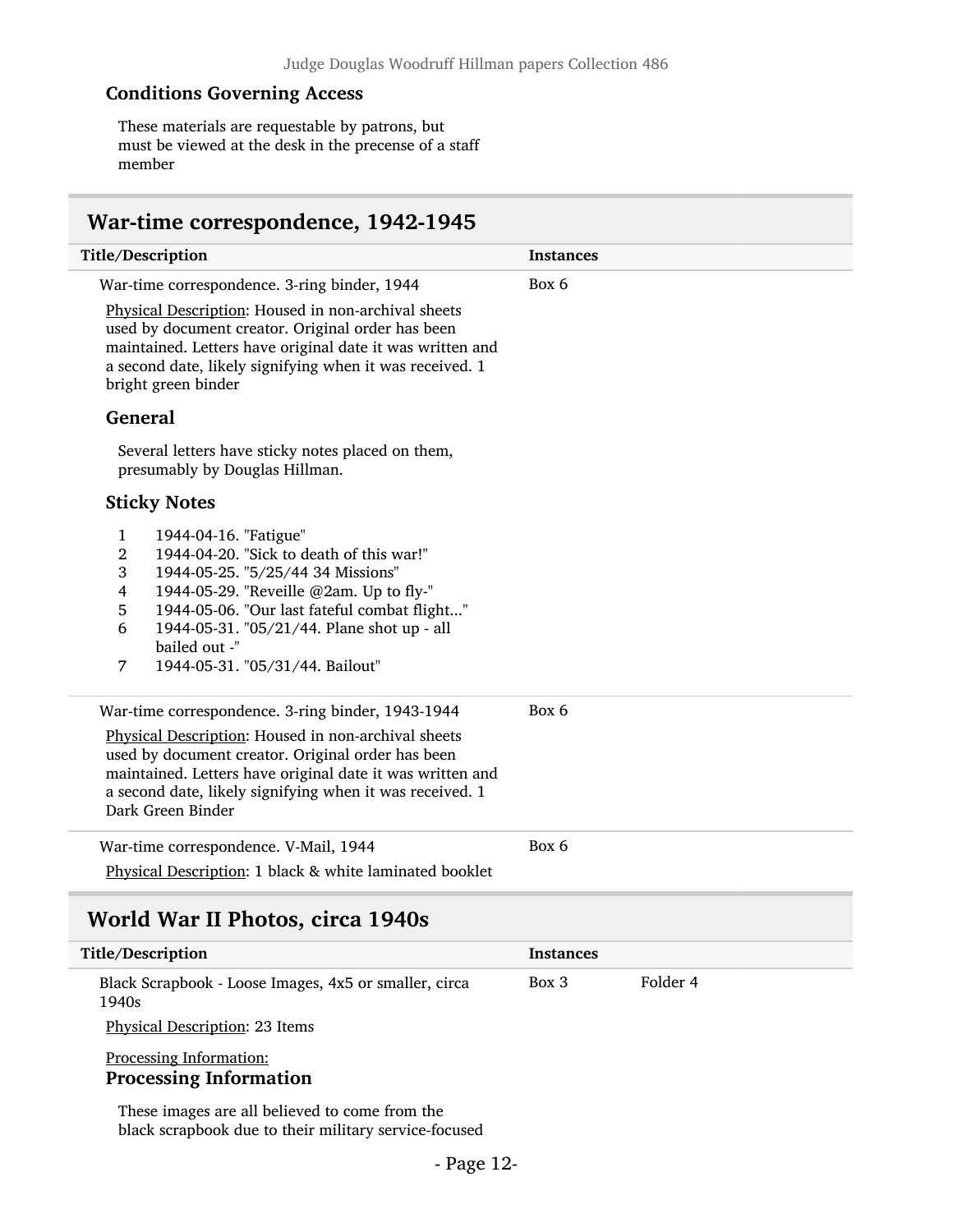content and similar type of print as those contained in the black scrapbook. Images have been sorted by relative size due to volume.

Black Scrapbook - Loose Images, 5x7 or larger, circa 1940s Physical Description: 7 Items Processing Information: Processing Information These images are all believed to come from the black scrapbook due to their military service-focused content and similar type of print as those contained in the black scrapbook. Images have been sorted by relative size due to volume. Box 3 Folder 5 Black Scrapbook - Loose Images, 4x5, 5x7, 8x10 Physical Description: 13 items General Contains duplicates, likely images kept by friends, family, or photocopied later by Douglas. Box 3 Folder 6 Black Scrapbook & War-Time Photo Album Processing Information: Processing Information Where possible, this album has been kept intact. Due to its poor physical condition, images are missing from its pages. Images known to have come from the album have been noted in the finding aid and are housed separately in another box. Box 8 Black Scrapbook - Full Pages General Includes images, as well as newspaper clippings from Douglas' military service Box 8 Newspaper Clippings & Ephemera Title/Description Instances Postcards. Rome, Italy, After 1944-06-04 Physical Description: 17 items Box 3 Folder 7

<span id="page-12-0"></span>Caroline Hillman - Photocopied photographs, clippings, and photographs Box 3 Folder 8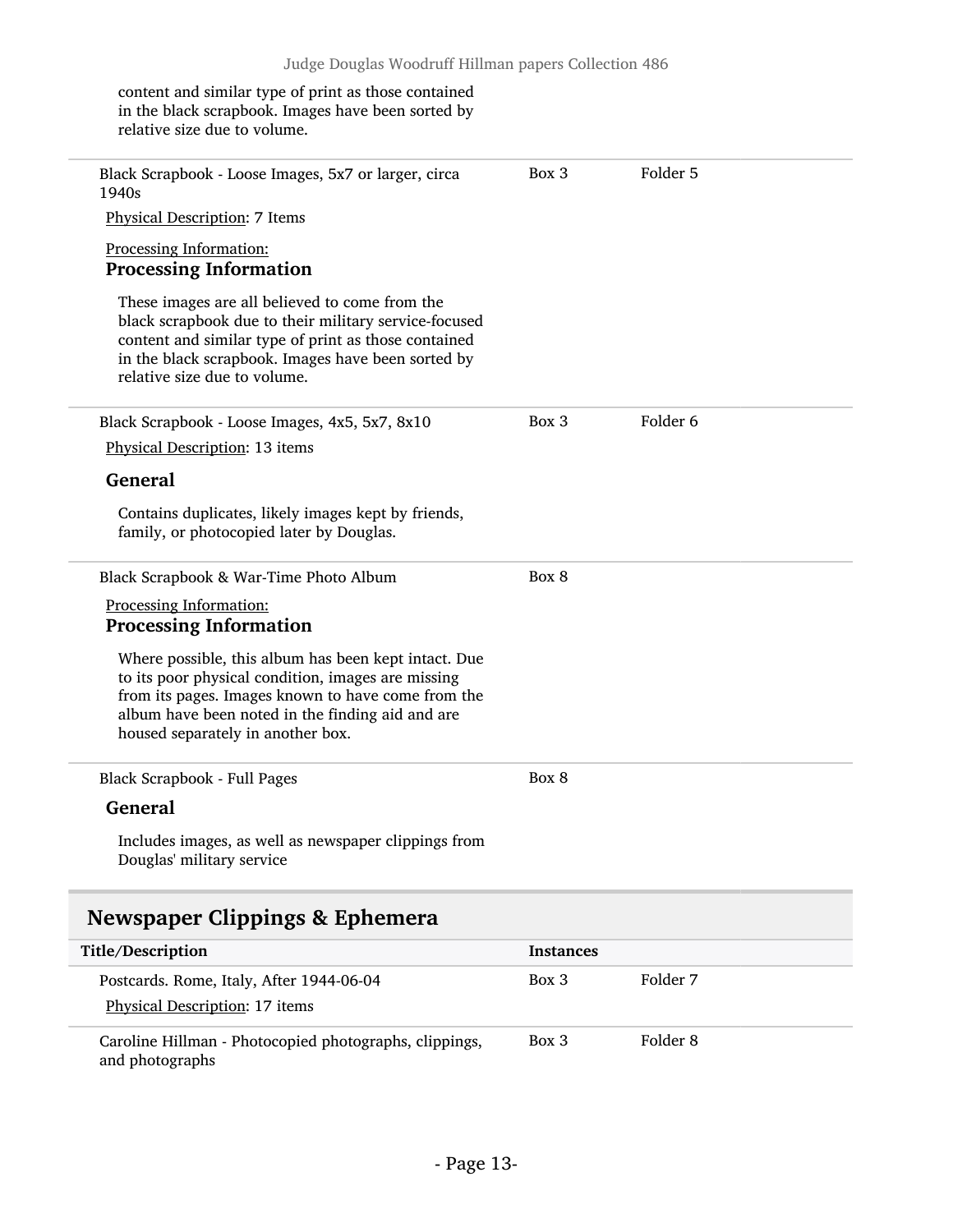| <b>Physical Description: 5 items</b>                            |          |           |
|-----------------------------------------------------------------|----------|-----------|
| Newspaper Clippings. War time & post-war, 1940s;<br>1990s-2000s | Box 3    | Folder 9  |
| <b>Physical Description: 9 items</b>                            |          |           |
| Newspaper Clippings. War time & post war [photocopies]          | $Box$ 3  | Folder 10 |
| Physical Description: 6 items                                   |          |           |
| Military discharge papers & certificate                         | Box 3    | Folder 11 |
| Physical Description: 6 items                                   |          |           |
| Allied Military currency & army related ephemera,<br>1943-1945  | $Box\ 3$ | Folder 13 |
| Physical Description: 10 items                                  |          |           |

# <span id="page-13-0"></span>Newsletters, post-war correspondence, & reminiscence, 1980s-2007

| Title/Description                                                                                                                        | <b>Instances</b> |           |
|------------------------------------------------------------------------------------------------------------------------------------------|------------------|-----------|
| Post-war application for reserve & accompanying<br>correspondence, including letter from Gerald Ford<br>Physical Description: 54 items   | $Box\ 3$         | Folder 12 |
| "The Flying Colt," 456th Bomb Group Assoc. Newsletters<br><b>Physical Description: 3 items</b>                                           | $Box\ 3$         | Folder 14 |
| "Col. Steeds Flying Colts," 456th Newsletter &<br>Correspondence<br>Physical Description: 15 items                                       | $Box\ 3$         | Folder 15 |
| Correspondence concerning WWII & 456th ephemera<br>Physical Description: 29 items                                                        | $Box\ 3$         | Folder 16 |
| Correspondence & accompanying images<br>Physical Description: 7 items                                                                    | Box 3            | Folder 17 |
| Correspondence from Douglas to Caroline<br><b>Immediate Source of Acquisition:</b><br><b>Immediate Source of Acquisition</b><br>2010.036 | $Box$ 3          | Folder 18 |

### ^ [Return to Table of Contents](#page-1-0)

# <span id="page-13-1"></span>Legal Career & Public Life, 1945-2007

| Title/Description               | <b>Instances</b> |          |
|---------------------------------|------------------|----------|
| Newspaper Clippings, 1953; 1965 | Box 7            | Folder 1 |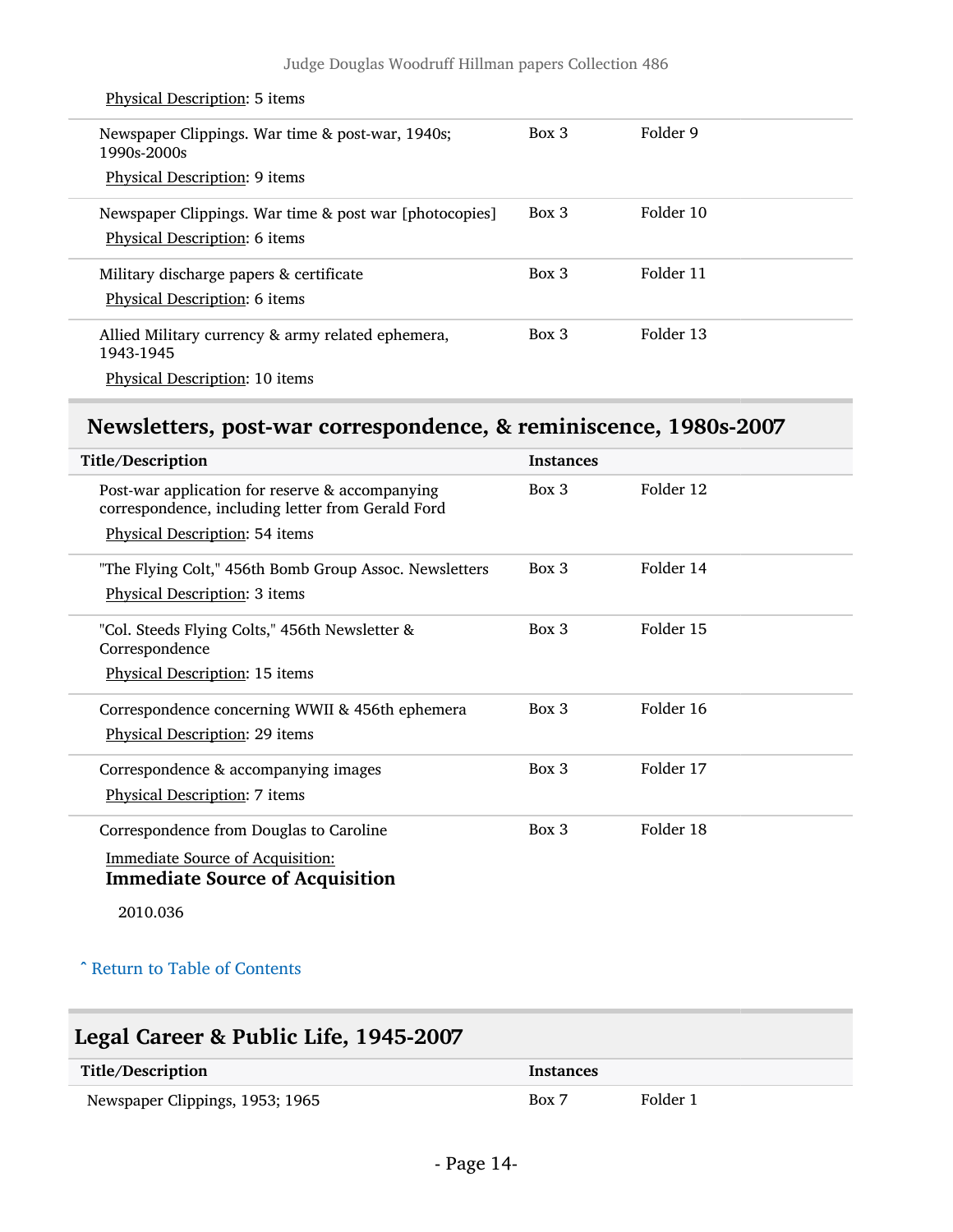| Newspaper Clippings [Photocopies], 1953; 1965<br>Physical Description: 5 items                               | Box 7 | Folder 2            |  |
|--------------------------------------------------------------------------------------------------------------|-------|---------------------|--|
| Ephemera: Traffic Commission, Notary Public, Delegate to<br>County Convention, 1952; 1963                    | Box 7 | Folder <sub>3</sub> |  |
| Physical Description: 3 items                                                                                |       |                     |  |
| Photographs, mounted 5x7s depicting Douglas as a Judge                                                       | Box 7 | Folder 4            |  |
| Physical Description: 3 items                                                                                |       |                     |  |
| Photographs of Douglas as a Judge                                                                            | Box 7 | Folder 5            |  |
| Physical Description: 7 items                                                                                |       |                     |  |
| <b>General</b>                                                                                               |       |                     |  |
| Includes Robinson photo and one image of Douglas &<br>Sarah                                                  |       |                     |  |
| Bar Association, 1948-12-18                                                                                  | Box 7 | Folder <sub>6</sub> |  |
| Physical Description: 4 items                                                                                |       |                     |  |
| University of Michigan Diploma & Education items                                                             | Box 7 | Folder 7            |  |
| Physical Description: 7 items                                                                                |       |                     |  |
| Correspondence, 1952                                                                                         | Box 7 | Folder 9            |  |
| Physical Description: 9 items                                                                                |       |                     |  |
| Correspondence and items related to Judge Douglas<br>assuming senior status, May 14, 1990                    | Box 7 | Folder 10           |  |
| <b>Immediate Source of Acquisition:</b><br><b>Immediate Source of Acquisition</b>                            |       |                     |  |
| 2010.036                                                                                                     |       |                     |  |
| Newspaper Clippings, related to citizenship, desegregation,<br>and the Human Relations Commission, 1967-1996 | Box 7 | Folder 11           |  |
| <b>Immediate Source of Acquisition:</b><br><b>Immediate Source of Acquisition</b>                            |       |                     |  |
| 2010.036                                                                                                     |       |                     |  |
| Newspaper Clippings & articles - Legal Philosophy &<br>Hillman Advocacy Program, 1988-2001                   | Box 7 | Folder 12           |  |
| <b>Immediate Source of Acquisition:</b><br><b>Immediate Source of Acquisition</b>                            |       |                     |  |
|                                                                                                              |       |                     |  |
| 2010.036 & 2022.013                                                                                          |       |                     |  |